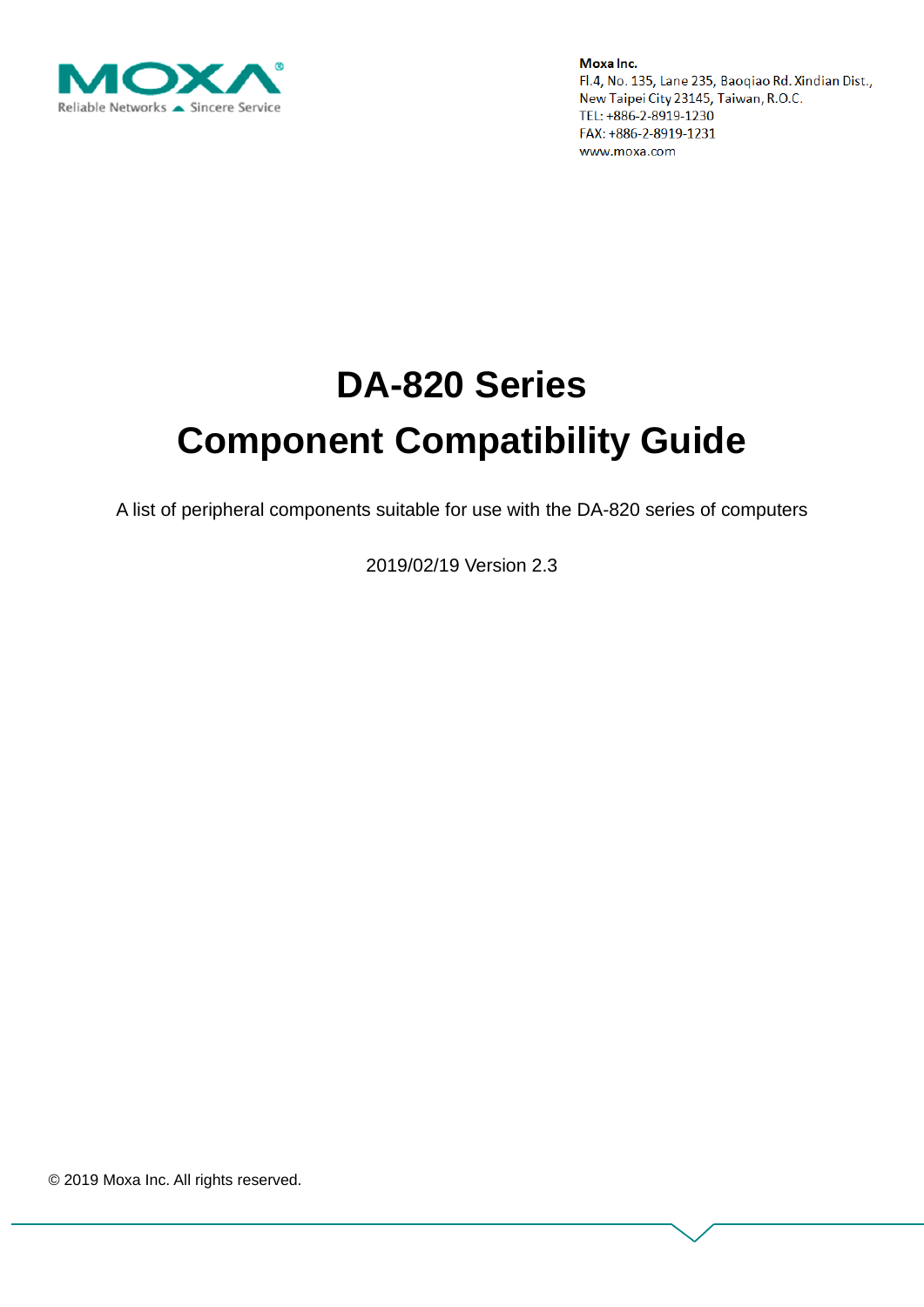

## **Copyright Notice**

© 2016 Moxa Inc. All rights reserved.

## **Trademarks**

The MOXA logo is a registered trademark of Moxa Inc.

All other trademarks or registered marks in this manual belong to their respective manufacturers.

## **Disclaimer**

Information in this document is subject to change without notice and does not represent a commitment on the part of Moxa.

Moxa provides this document as is, without warranty of any kind, either expressed or implied, including, but not limited to, its particular purpose. Moxa reserves the right to make improvements and/or changes to this manual, or to the products and/or the programs described in this manual, at any time.

Information provided in this manual is intended to be accurate and reliable. However, Moxa assumes no responsibility for its use, or for any infringements on the rights of third parties that may result from its use.

This document might contain unintentional technical or typographical errors. Changes are periodically made to the information herein to correct such errors, and these changes are incorporated into new editions of the publication.

# **Technical Support Contact Information**

#### **[www.moxa.com/support](http://www.moxa.com/support)**

| <b>Moxa Americas</b>      | Moxa China (Shanghai office) |
|---------------------------|------------------------------|
| Toll-free: 1-888-669-2872 | Toll-free: 800-820-5036      |
| Tel: +1-714-528-6777      | Tel: +86-21-5258-9955        |
| Fax: +1-714-528-6778      | Fax: +86-21-5258-5505        |
| <b>Moxa Europe</b>        | <b>Moxa Asia-Pacific</b>     |
| Tel: +49-89-3 70 03 99-0  | Tel: +886-2-8919-1230        |
| Fax: +49-89-3 70 03 99-99 | Fax: +886-2-8919-1231        |
| Moxa India                |                              |
|                           |                              |

Tel: +91-80-4172-9088 Fax: +91-80-4132-1045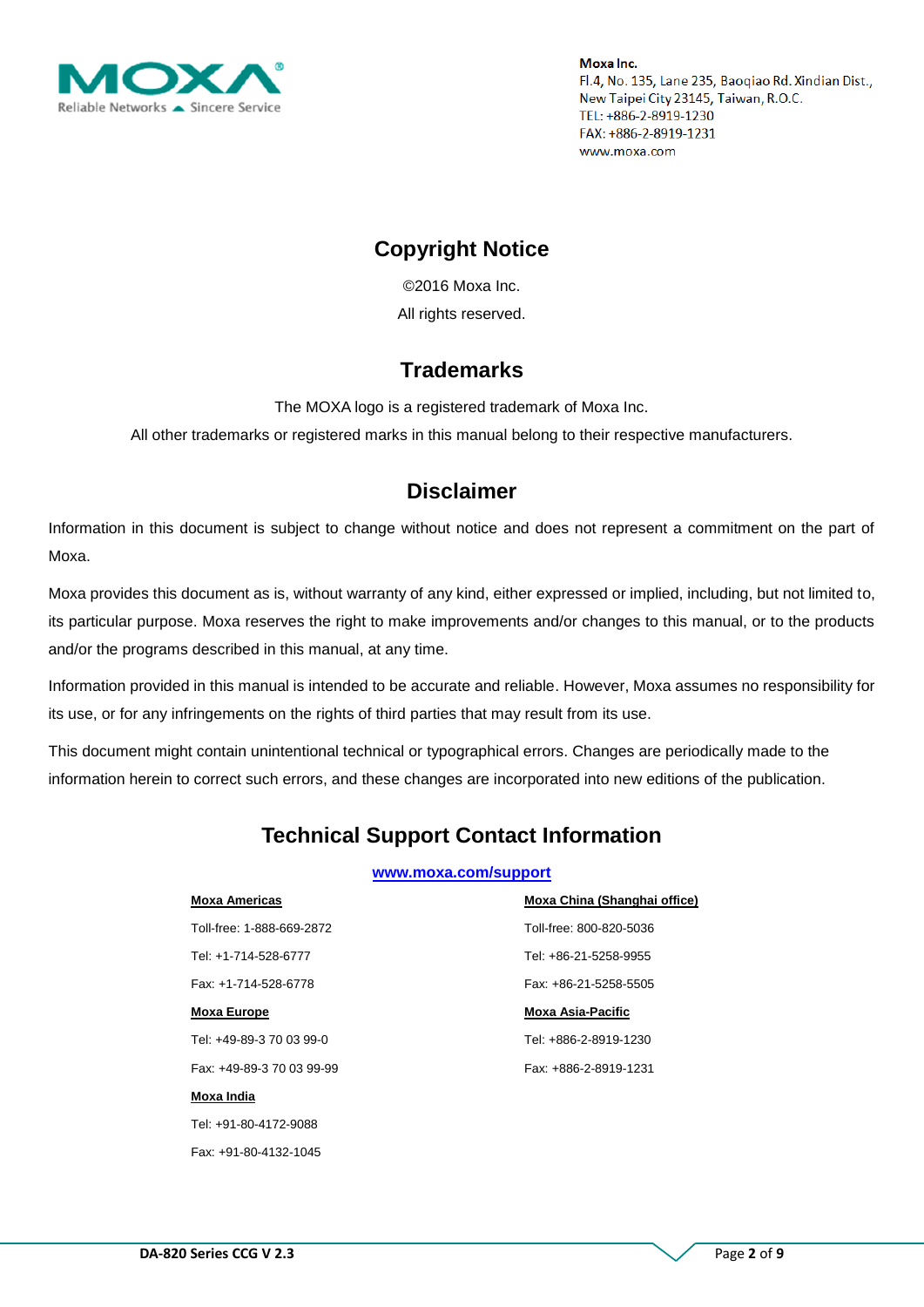

# **1. Introduction**

This document lists hardware components that are proven to provide the performance listed in the specification when used with the Moxa DA-820 series of embedded computers, or computers that share basic design features with the DA-820 series. Moxa computers come with multiple peripheral options and are engineered to work with components having different hardware specifications. This flexibility could sometimes lead to compatibility issues. When used with the DA-820 series of embedded computers, peripherals from one manufacturer may not work as well as the ones made by another manufacturer. Moxa provides this list of DA-820 series-compatible components, so that users can be certain of a reliable performance from the DA-820 series, when used with the components listed in this document.

# **2. Testing Methods**

To validate that a component meets the Moxa standards for quality and performance, the following five key compatibility tests are run:

- Ambient temperature burn-in
- Low temperature hard start
- Heat/humidity burn-in
- Cyclic high-low temperature burn-in
- Vibration test

### **Ambient Temperature Burn-In**

The component is mounted on to a DA-820 computer and put through a series of stress tests at an ambient temperature of around 25˚C, for a specified period of time. The duration of the test is determined based on the class of peripherals being tested.

### **Low Temperature Hard Start**

The component is mounted on to an unpowered DA-820 computer and then the system is booted up at an extremely low temperature. The designated low temperature value depends on the computer model being tested.

### **Heat/Humidity Burn-In**

The component is mounted on to a DA-820 computer, placed in a temperature- and humidity-controlled enclosure, and then put through the burn-in test for a specified period of time. The temperature, humidity, and time targets vary depending on the specification of the computer model used in the test.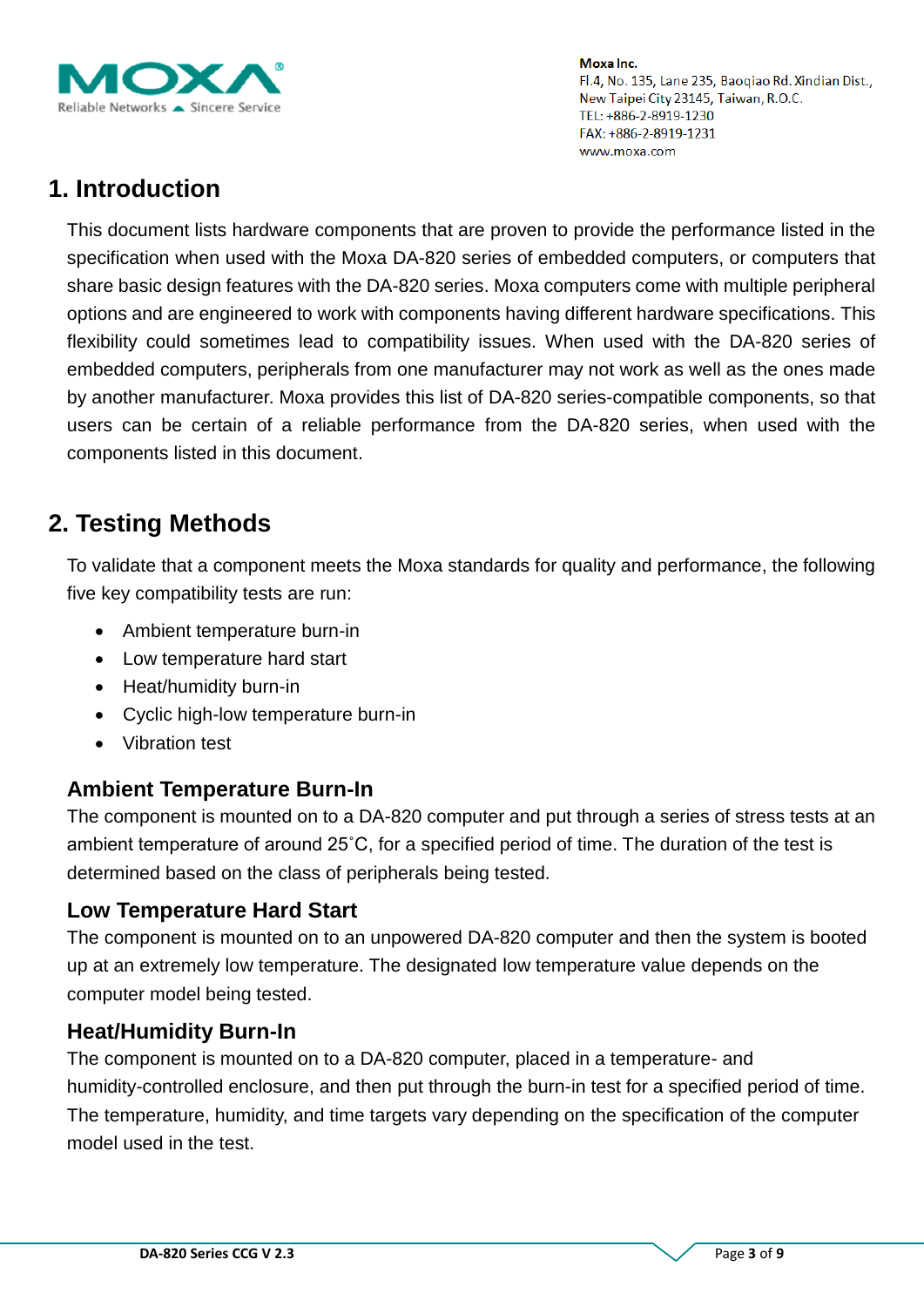

## **Cyclic High-Low Temperature Burn-In**

The component is mounted on to a DA-820 computer, placed in a temperature controlled enclosure, and then put through the burn-in test wherein the temperature is cyclically varied from very high to very low and back again, over a specified period of time. The target temperature range and the duration of the test can vary depending on the specification of the computer model used in the test.

#### **Vibration Test**

The component is mounted on to a DA-820 computer that is bound inside an electromagnetic vibrator, and then put through random vibration tests along three orthogonal axes: longitudinal, transverse, and vertical. The vibration tests are compliant with the EN50155/IEC61373 vibration standards.

## **3. Storage Endurance**

Storage media, such as SSDs, CF cards, SD cards, Disk on Module, and Cfast, are composed of different electrical components. The main electrical components in these storage media, the NAND-flash memory and NAND-flash controller, impact the storage endurance and lifespan of the storage media.

### **NAND-Flash Memory Endurance**

NAND-flash memories have a limit on the number of times they can be programmed and erased (P/E). The P/E cycle as well as the erase count of a NAND-flash memory can be used to determine this limit. For example, an SLC (single-level cell) flash memory has a 60,000 P/E cycle, an MLC (multi-level cell) flash memory has a 3,000 P/E cycle, and TLC NAND flash memories have P/E cycle values up to 1,000. Each flash memory type has a different endurance level, which is why the storage lifespan is based on the flash memory type. Storage that uses SLC type flash memory could have the best endurance level compared with the MLC type storage. SLC storage usually comes with a 5-year OEM warranty (the actual warranty period depends on the original manufacturer). MLC storage only comes with a 1- to 3-year warranty. The major differences between SLC and MLC are: (a) The SLC NAND flash has a lifespan that is around 20 times that of an MLC, and (b) The price can differ by a factor of 4 to 5. The SLC type of storage is recommended for systems that are expected to have high reliability, and for applications that need to frequently write data to a storage medium.

### **Terabytes Written (TBW)**

TBW is the unit used to evaluate SSD endurance. In actual applications, storage is used for routine operations and data access. Therefore the physical P/E cycle is not appropriate for describing the total rewritable data capacity. The management efficiency of the storage controller also affects the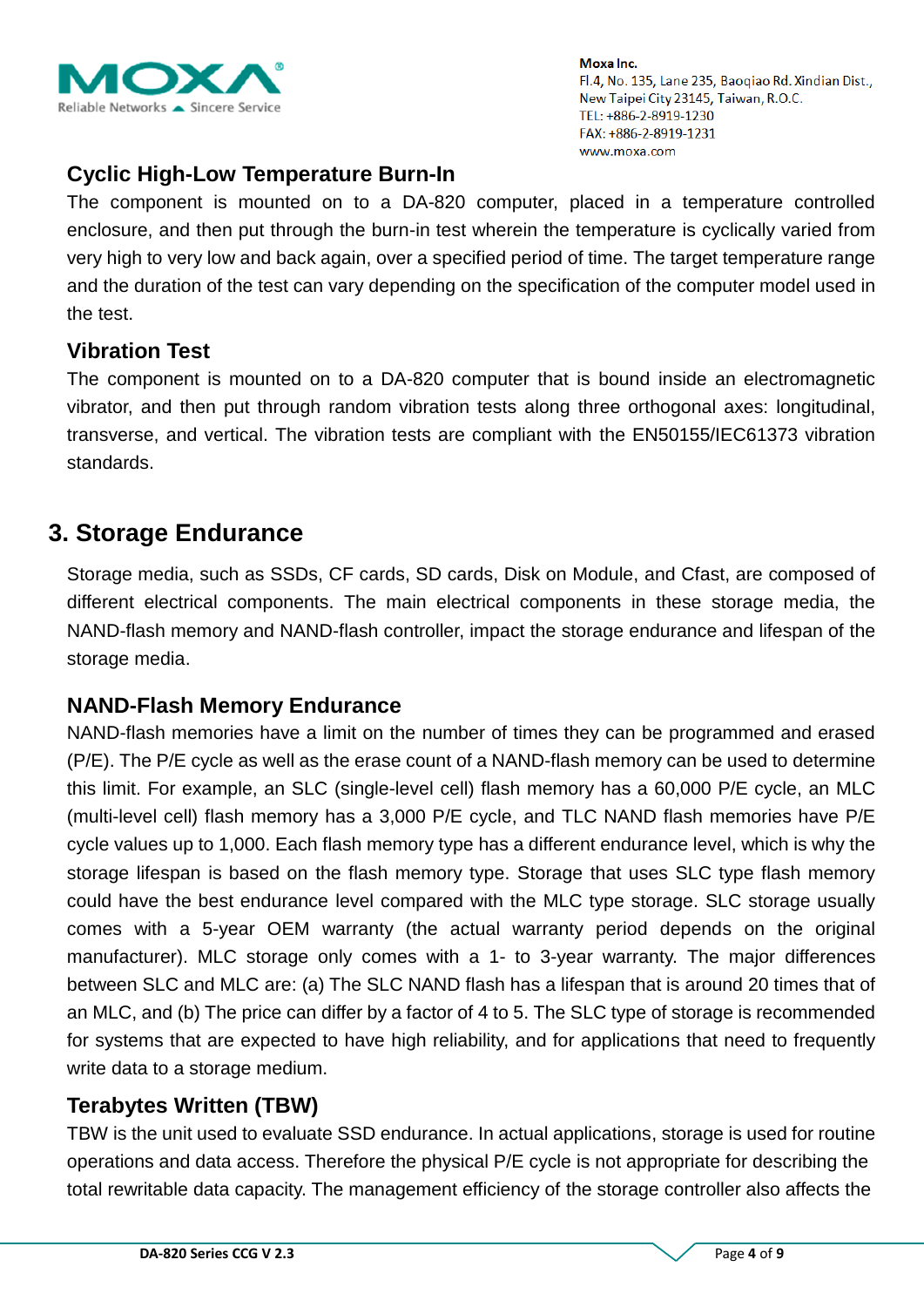

total rewritable data capacity result. For these reasons, Joint Electron Device Engineering Council (JEDEC) has defined a standard for SSD endurance evaluation called JESD218, which uses TBW to measure the endurance of the storage memory. By referring to this TBW value, users can easily estimate the storage specification and select a suitable storage for real-life use cases. For example, when routine operations need a maximum of 20 GB and the expected storage lifespan is 3 years, the total rewritable data demand would be 21.9 TBW (20 GB x 365 x 3). In this case, a storage that has more than 21.9 TBW will meet the requirement. We recommend selecting a storage media with a TBW that is greater than the calculated value.

# **4. Declaration for Liability Exclusion**

The specifications, warranty terms, and liability of items listed in this guide are the sole responsibility of the original manufacturers. Moxa does not take any responsibility in this regard. Please visit the manufacturers' official websites for up-to-date product information before purchasing the components.

# **5. Compatible Components**

Peripheral components that have been tested and found suitable for use with the DA-820 series of computers are listed in this section. The following table lists the Test Codes and their descriptions:

| <b>Test Code</b> | <b>Description</b>                                                          |
|------------------|-----------------------------------------------------------------------------|
| A                | The component has passed the ambient temperature verification test          |
| В                | The component has passed the low temperature verification test              |
| C                | The component has passed the heat/humidity verification test                |
| D                | The component has passed the cyclic high-low temperature verification test  |
|                  | The component has not been tested, but is similar to another component that |
| Е                | has been tested in terms of its material and design.                        |
|                  | The component has passed the vibration verification test                    |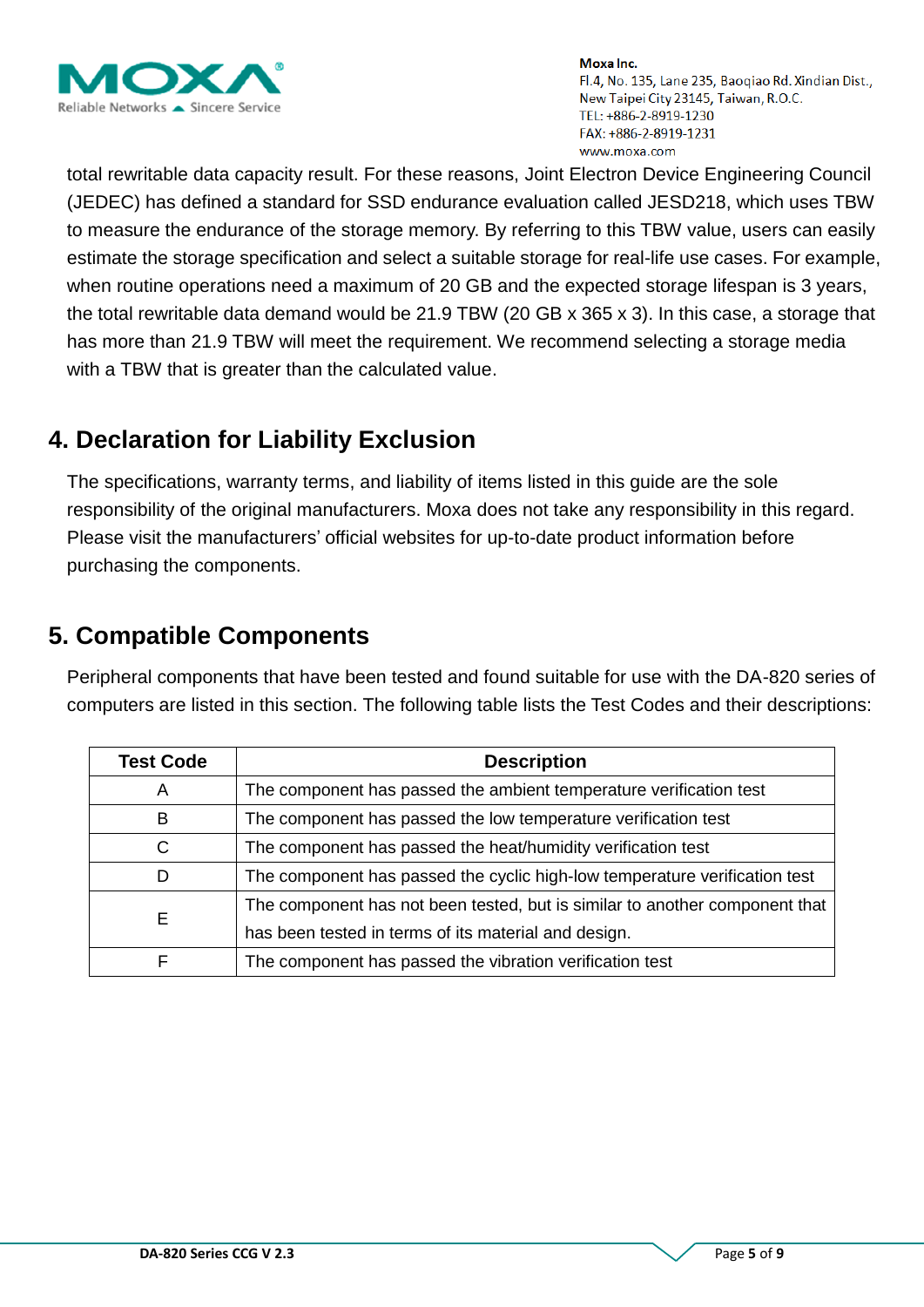

| <b>DRAM</b> |                |               |                          |            |                   |              |                   |  |  |  |
|-------------|----------------|---------------|--------------------------|------------|-------------------|--------------|-------------------|--|--|--|
| Vendor      | Memory<br>Size | Moxa's PN     | Vendor's PN<br>Interface |            | <b>Chip Brand</b> | <b>Speed</b> | <b>Test Codes</b> |  |  |  |
| Apacer      | 2 GB           | N/A           | 75.A83ES.G000C           | DDR3(ECC)  | Micron            | 1600 MHz     | A                 |  |  |  |
| <b>DSL</b>  | 2 GB           | N/A           | D3XP28082XL12AAI         | DDR3L(ECC) | ProMOS            | 1600 MHz     | <b>B, C, D</b>    |  |  |  |
| <b>DSL</b>  | 4 GB           | 1352110042090 | D3XP56082XL12AAI         | DDR3L(ECC) | ProMOS            | 1600 MHz     | B, C              |  |  |  |
| <b>DSL</b>  | 8 GB           | 1352110082021 | D3XP12082XL12AAI         | DDR3L(ECC) | ProMOS            | 1600 MHz     | B, C, D           |  |  |  |
| Transcend   | 2 GB           | N/A           | TS256MSK72W6N-I          | DDR3L(ECC) | Samsung           | 1600 MHz     | <b>B, C, D</b>    |  |  |  |
| Transcend   | 8 GB           | N/A           | TS1GSK72W6H-I            | DDR3L(ECC) | Samsung           | 1600 MHz     | <b>B, C, D</b>    |  |  |  |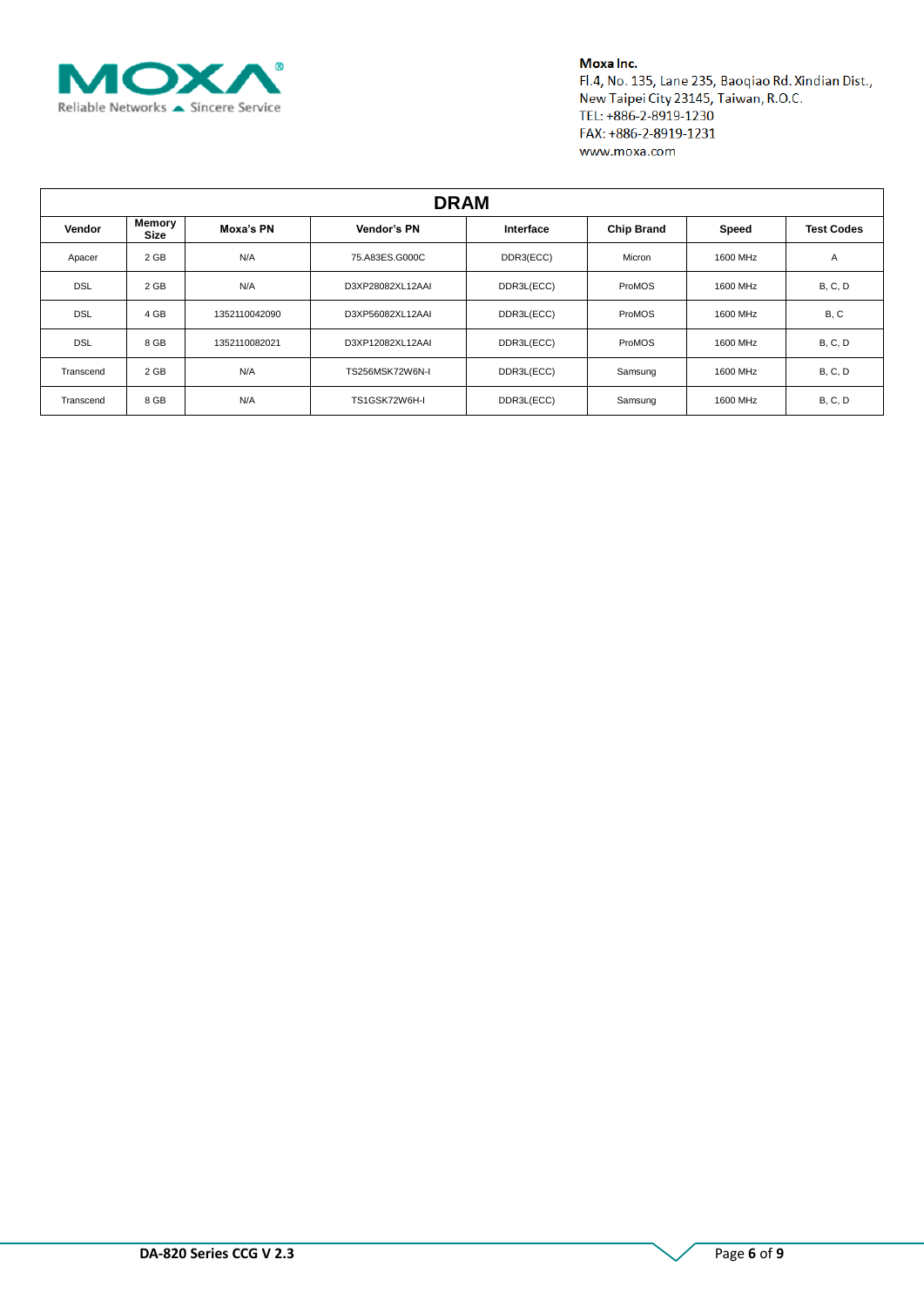

| <b>CFast</b>    |                               |               |                       |                                 |                                       |                   |          |          |                              |                      |  |
|-----------------|-------------------------------|---------------|-----------------------|---------------------------------|---------------------------------------|-------------------|----------|----------|------------------------------|----------------------|--|
| Vendor          | <b>Storage</b><br><b>Size</b> | Moxa's PN     | Vendor's PN           | Flash<br>Memory<br><b>Brand</b> | Flash<br><b>Memory</b><br><b>Spec</b> | <b>Controller</b> | Firmware | Warranty | Warranty<br><b>Exclusion</b> | <b>Test</b><br>Codes |  |
| Apacer          | 8 GB                          | N/A           | APCFA008GACAN-ATM     | N/A                             | <b>MLC</b>                            | N/A               | N/A      | 2 years  | Endurance ><br>3,000         | Е                    |  |
| Apacer          | 16 GB                         | N/A           | APCFA016GACAN-ATM     | N/A                             | <b>MLC</b>                            | N/A               | N/A      | 2 years  | Endurance ><br>3,000         | Е                    |  |
| Apacer          | 32 GB                         | N/A           | APCFA032GACAN-ATM     | N/A                             | <b>MLC</b>                            | N/A               | N/A      | 2 years  | Endurance ><br>3,000         | Α                    |  |
| <b>InnoDisk</b> | 4 GB                          | 1352010042310 | DC1T-04GJ30AW2QB-A31  | Toshiba                         | <b>SLC</b>                            | N/A               | N/A      | 5 years  | Endurance ><br>3,000         | <b>B, C, D</b>       |  |
| <b>InnoDisl</b> | 8 GB                          | 1352010082311 | DC1T-08GJ30AW2QB-A31  | Toshiba                         | <b>SLC</b>                            | N/A               | N/A      | 5 years  | Endurance ><br>3,000         | B, C                 |  |
| <b>InnoDisk</b> | 16 GB                         | 1352010162314 | DECFA-16GD06SWBQB     | Toshiba                         | <b>SLC</b>                            | N/A               | N/A      | 5 years  | Endurance ><br>3.000         | B, C                 |  |
| <b>InnoDisk</b> | 32 GB                         | 1352010322311 | DECFA-32GD06SWBQB     | Toshiba                         | <b>SLC</b>                            | N/A               | N/A      | 5 years  | Endurance ><br>3,000         | B, C                 |  |
| <b>InnoDisk</b> | 64 GB                         | N/A           | DECFA-64GD07SW2DC-A31 | Toshiba                         | <b>MLC</b>                            | N/A               | N/A      | 2 years  | Endurance ><br>3.000         | <b>B, C, D</b>       |  |
| Memoright       | 4 GB                          | N/A           | MRCAJCB004GN1CAI00    | Toshiba                         | <b>SLC</b>                            | N/A               | N/A      | 5 years  | N/A                          | B, C                 |  |
| Memoright       | 8 GB                          | N/A           | MRCAJCB008GN2CAI00    | Toshiba                         | <b>SLC</b>                            | N/A               | N/A      | 5 years  | N/A                          | <b>B, C, D</b>       |  |
| Memoright       | 16 GB                         | N/A           | MRCAJ5A016GN2CAIHT    | N/A                             | <b>SLC</b>                            | N/A               | N/A      | 5 years  | N/A                          | B, C                 |  |
| Silicon Power   | 1 GB                          | N/A           | SP001GBCFS000V30-4T   | Toshiba                         | <b>SLC</b>                            | Jmicron           | N/A      | 3 years  | N/A                          | Е                    |  |
| Silicon Power   | $2$ GB                        | N/A           | SP002GBCFS000V30-4T   | Toshiba                         | <b>SLC</b>                            | Jmicron           | N/A      | 3 years  | N/A                          | Е                    |  |
| Silicon Power   | 4 GB                          | N/A           | SP004GBCFS000V30-4T   | Toshiba                         | <b>SLC</b>                            | Jmicron           | N/A      | 3 years  | N/A                          | Ε                    |  |
| Silicon Power   | 8 GB                          | N/A           | SP008GBCFS000V30-4T   | Toshiba                         | <b>SLC</b>                            | Jmicron           | N/A      | 3 years  | N/A                          | Α                    |  |
| Transcend       | 8 GB                          | N/A           | TS8GCFX500I           | Samsung                         | <b>SLC</b>                            | N/A               | N/A      | 2 years  | N/A                          | B, C                 |  |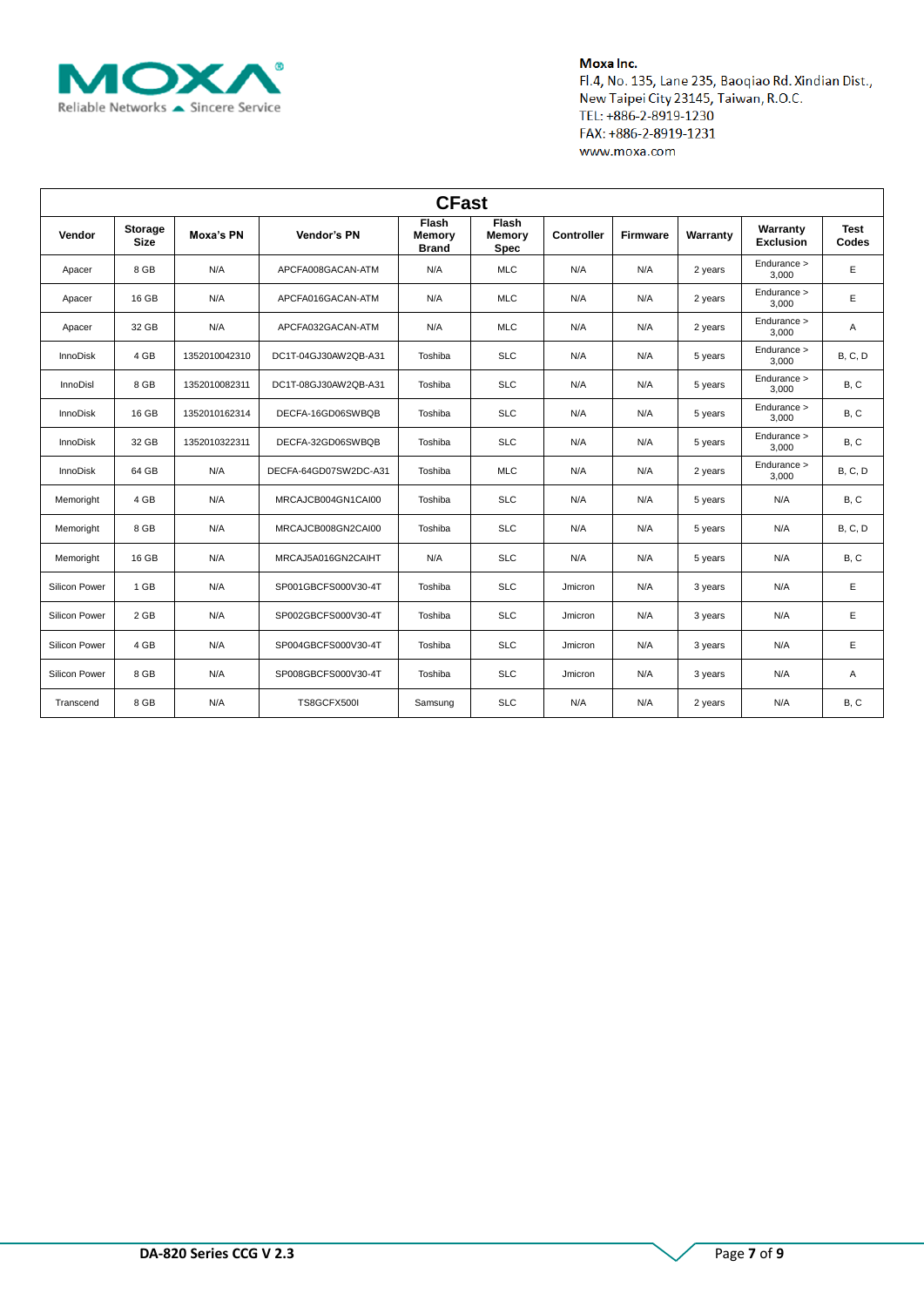

| <b>SSD</b>      |                     |               |                       |                       |                      |                   |          |          |                              |                   |  |
|-----------------|---------------------|---------------|-----------------------|-----------------------|----------------------|-------------------|----------|----------|------------------------------|-------------------|--|
| Vendor          | <b>Storage Size</b> | Moxa's PN     | Vendor's PN           | Flash<br><b>Brand</b> | Flash<br><b>Spec</b> | <b>Controller</b> | Firmware | Warranty | Warranty<br><b>Exclusion</b> | <b>Test Codes</b> |  |
| Apacer          | 64 GB               | N/A           | AP64GAS510SB          | N/A                   | <b>MLC</b>           | N/A               | N/A      | 2 years  | Endurance $> 3,000$          | A                 |  |
| Apacer          | 1 TB                | N/A           | APS25HU401TB-9TM      | N/A                   | <b>MLC</b>           | N/A               | N/A      | 2 years  | Endurance $> 3,000$          | <b>B, C, D</b>    |  |
| <b>InnoDisk</b> | 32 GB               | N/A           | DES25-32GD06SWAQB-A31 | Toshiba               | <b>SLC</b>           | N/A               | N/A      | 5 years  | Endurance $> 60,000$         | <b>B, C, D</b>    |  |
| <b>InnoDisk</b> | 64 GB               | N/A           | DES25-64GD06SW1QC-A31 | Toshiba               | <b>MLC</b>           | N/A               | N/A      | 2 years  | Endurance $> 3,000$          | B, C              |  |
| <b>InnoDisk</b> | 64 GB               | N/A           | DGS25-64GD81SWAQN     | Micron                | <b>MLC</b>           | N/A               | N/A      | 2 years  | Endurance $> 3,000$          | B, C              |  |
| <b>InnoDisk</b> | 128 GB              | N/A           | DGS25-A28D81SW1QC-A31 | Micron                | <b>MLC</b>           | N/A               | N/A      | 2 years  | Endurance $> 3.000$          | B, C              |  |
| InnoDisk        | 256 GB              | N/A           | DES25-B56D06SW1QC-A31 | Toshiba               | <b>MLC</b>           | N/A               | N/A      | 2 years  | Endurance $> 3,000$          | <b>B, C, D</b>    |  |
| <b>InnoDisk</b> | 256 GB              | N/A           | DGS25-B56D81SWAQN     | Micron                | <b>MLC</b>           | N/A               | N/A      | 2 years  | Endurance $> 3,000$          | B, C              |  |
| <b>InnoDisk</b> | 256 GB              | 1352032562112 | DGS25-B56D81BW3QC     | Toshiba               | <b>MLC</b>           | N/A               | N/A      | 2 years  | Endurance $> 3,000$          | <b>B, C, D</b>    |  |
| <b>InnoDisk</b> | 512 GB              | 1352035122111 | DGS25-C12D81SWAQN     | Micron                | <b>MLC</b>           | N/A               | N/A      | 2 years  | Endurance $> 3.000$          | <b>B, C, D</b>    |  |
| <b>InnoDisk</b> | 1 TB                | N/A           | DGS25-01TD81BCAQC     | N/A                   | <b>MLC</b>           | N/A               | N/A      | 2 years  | Endurance $> 3,000$          | <b>B, C, D</b>    |  |